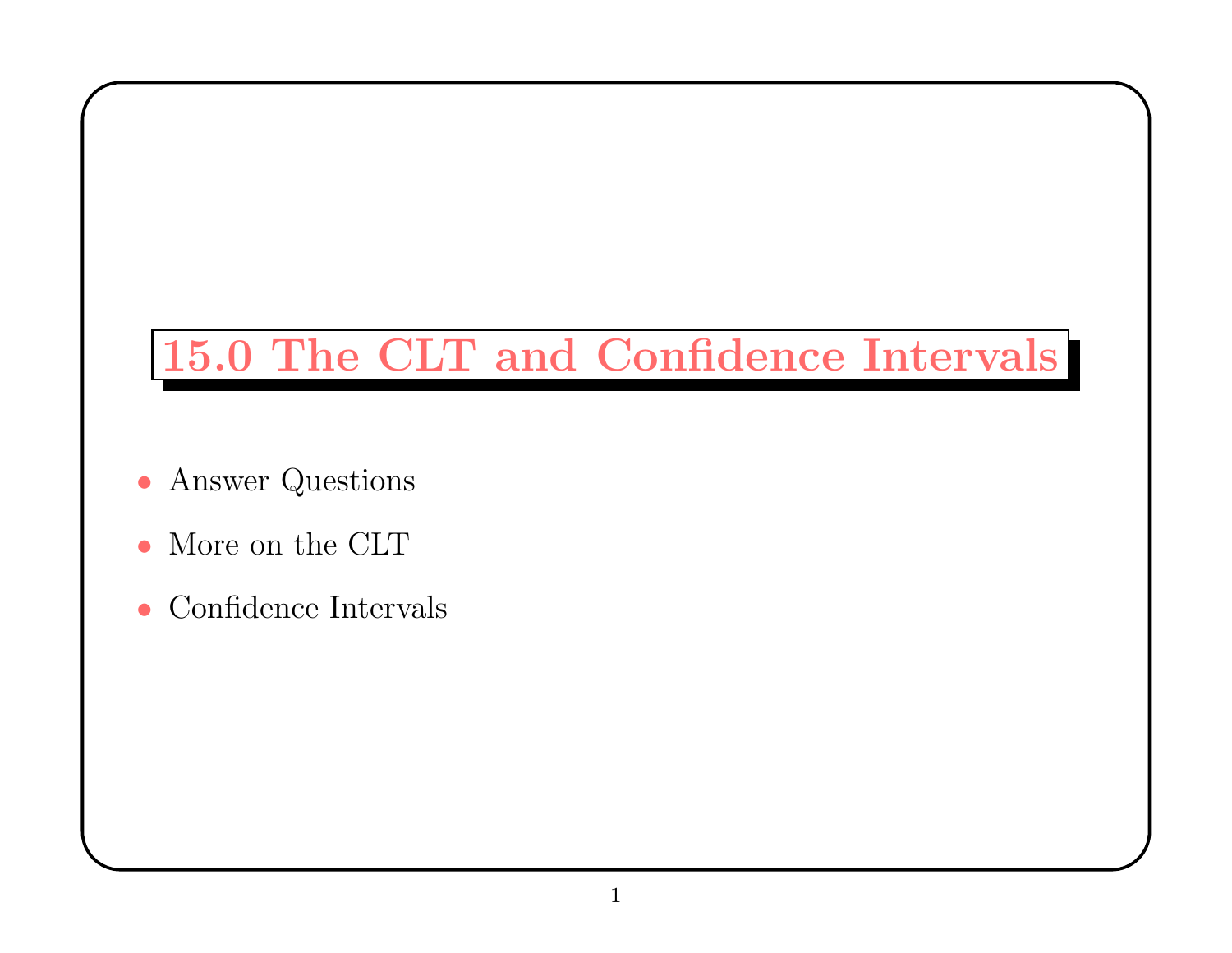## 15.1 More on the CLT

Recall the Central Limit Theorem for averages:

 $\bar{X}$  $X-EV$  $\overline{\sigma/\sqrt{n}}$  .  $\cdot \sim \! N(0,1)$ 

where EV is the mean of the box,  $\sigma$  is the standard deviation of the box, and  $n$  is the number of draws.

Similarly, for sums, just multiply the lefthand side by  $n/n$  to get:

$$
\frac{\mathbf{sum} - n * EV}{\sigma * \sqrt{n}} \cdot \sim N(0, 1).
$$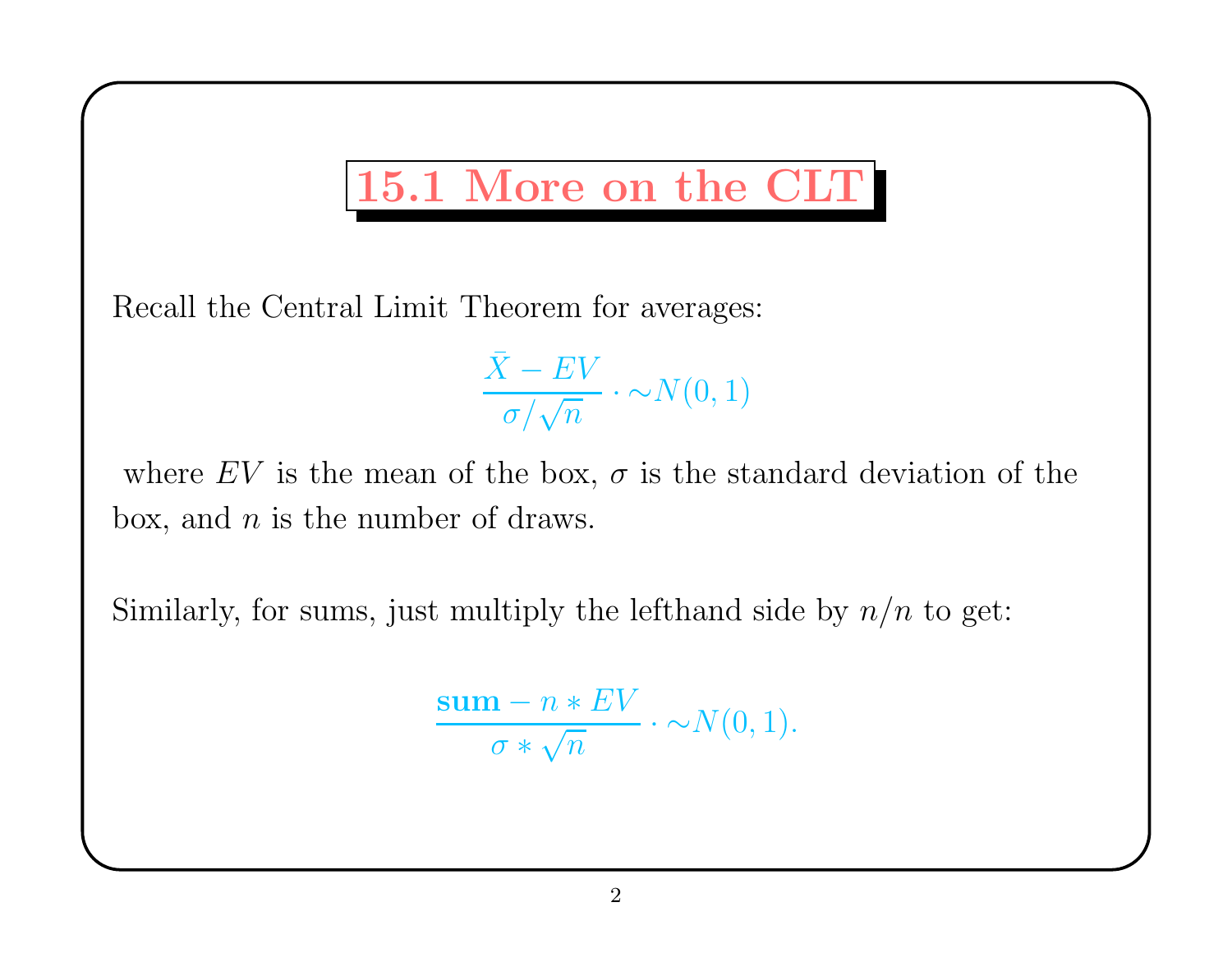Suppose the population (e.g.., the tickets in the box) has some weird, non-normal distribution - e.g., not symmetric, not <sup>a</sup> single mode.

If I take 1000 samples of size 20, find the 1000 separate  $\bar{X}$ 's, and make <sup>a</sup> histogram of them, what will the histogram of the averages look like?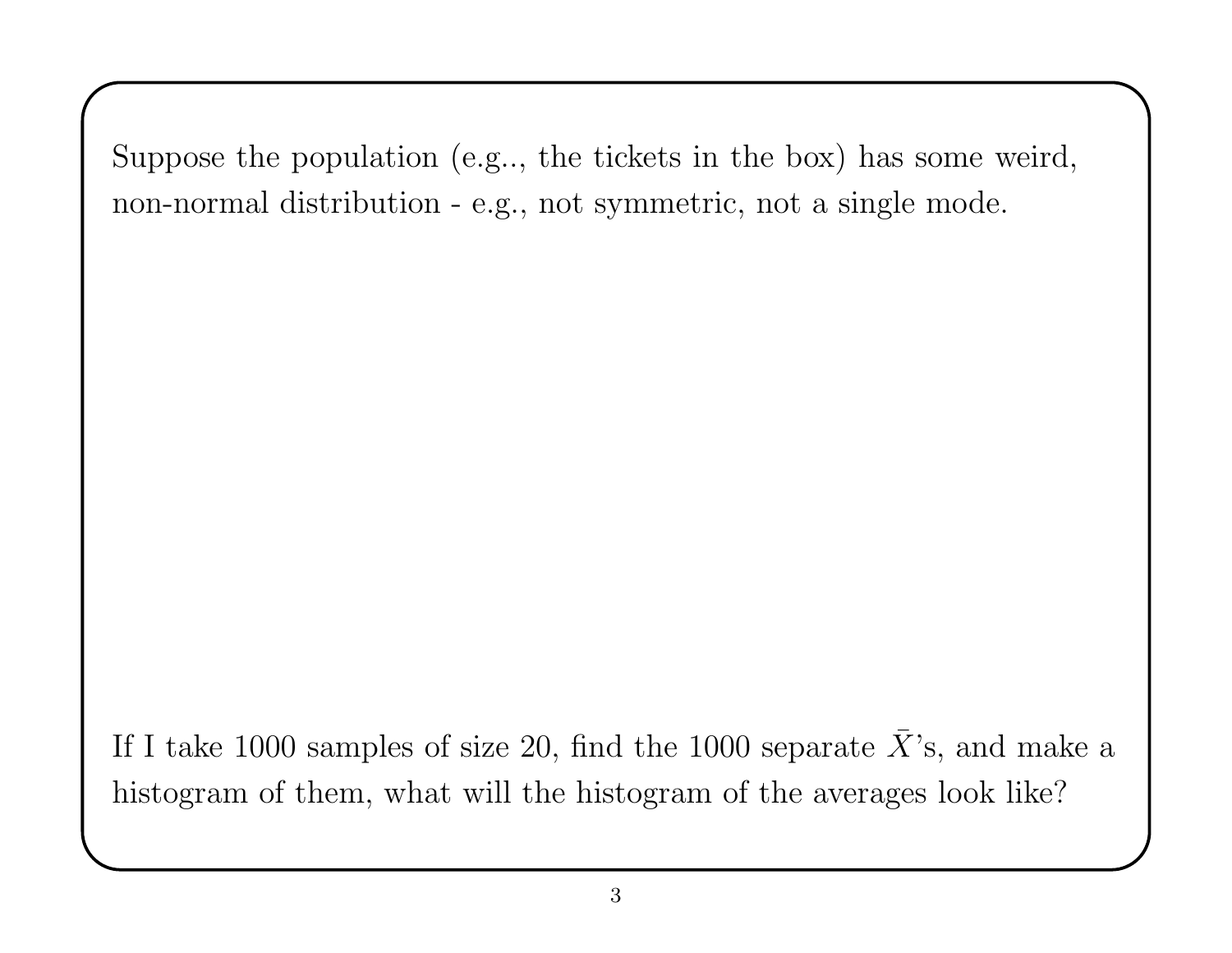As an extreme example of <sup>a</sup> non-normal population, suppose <sup>a</sup> box model that contains  $B$  tickets, some labelled as zero, some as one. (Why is this an extreme example of <sup>a</sup> non-normal population?) The CLT still applies.

The expected value for the box is the population proportion of ones, or <sup>p</sup>. (We could replace zeroes and ones by Heads and Tails or Democrats and Republicans, of course, since our real interest is in estimating <sup>a</sup> proportion—the zeroes and ones are just codes for two different categories.)

One can show (in <sup>a</sup> more advanced class) that the standard deviation for this box of zeroes and ones is:

$$
\sigma = sd = \sqrt{p(1-p)}.
$$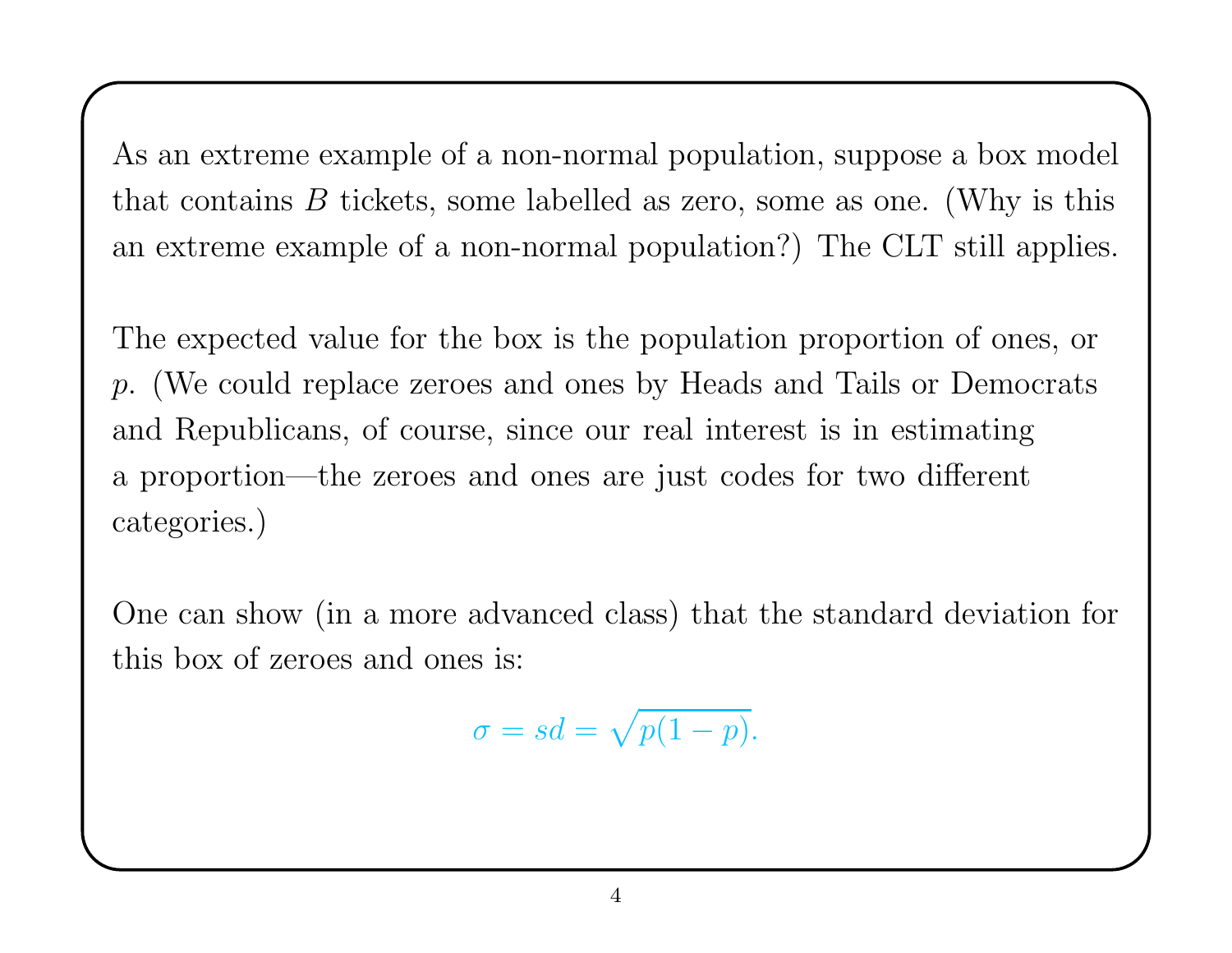Suppose one draws <sup>a</sup> sample of 100 people at random from the U.S. and asks them whether they believe that Karl Rove is <sup>a</sup> jackal. And suppose 22 of them say yes. What is the probability that the true proportion of Americans who think Rove is <sup>a</sup> jackal is more than 25%?

We can use the CLT—the box model has ones for people who hate Rove, zeroes for those who do not. The expected value of the box is

 $EV = 1/B$  sum of zeroes and ones for all the U.S.} = p

which is the proportion we are trying to estimate.

Also, our estimate is just <sup>a</sup> sample average:

$$
\hat{p} = 1/100 \sum_{i=1}^{n} X_i = 22/100 = .22
$$

where  $X_i$  is 1 if the *i*th respondent hates Rove, and is zero else. Thus the CLT for averages applies.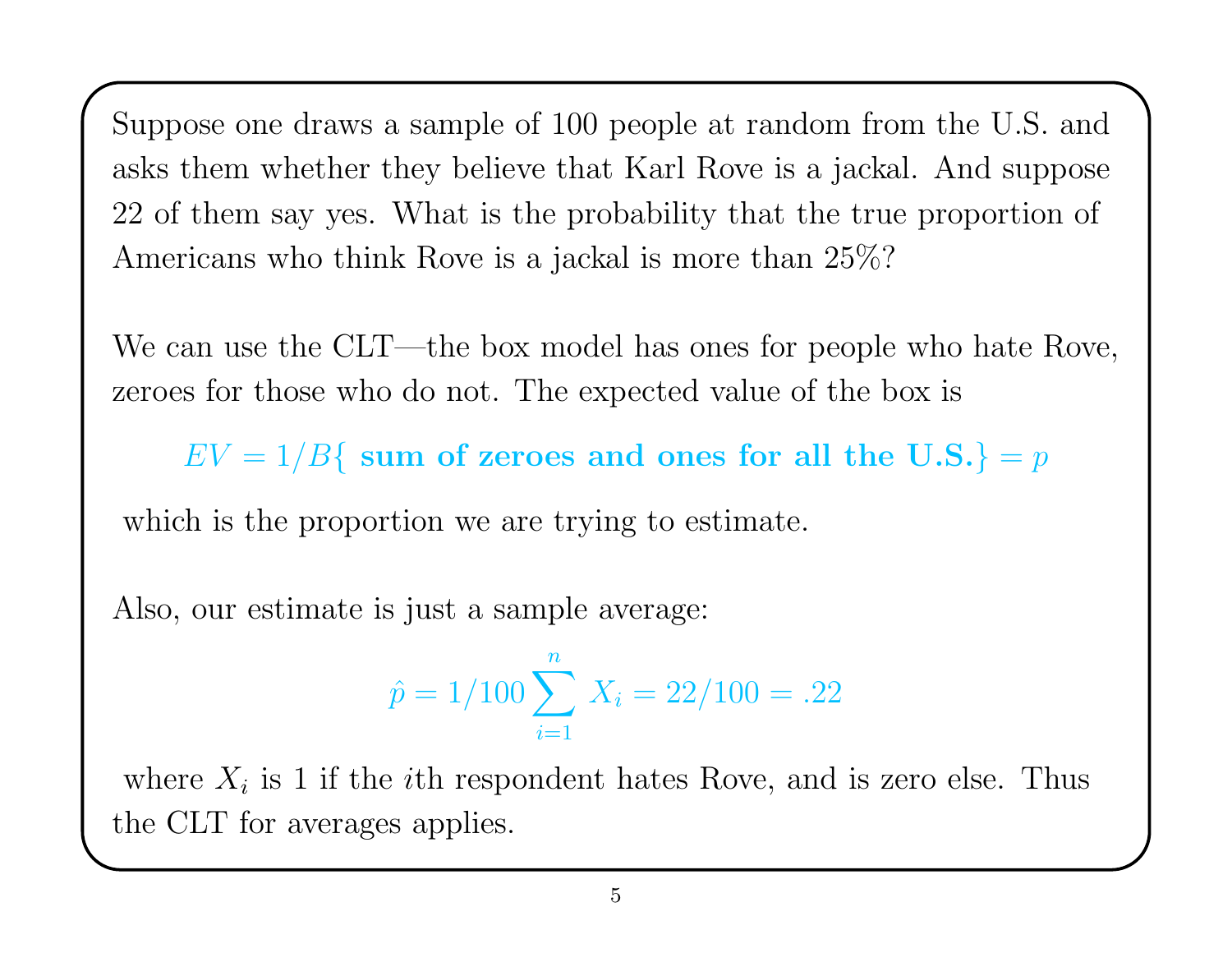$$
\mathbf{P}[EV > .25] = \mathbf{P}[\frac{\bar{X} - EV}{se} < \frac{\bar{X} - .25}{se}]
$$
  
=  $\mathbf{P}[\frac{\hat{p} - EV}{\sqrt{\hat{p}(1 - \hat{p})}/\sqrt{n}} < \frac{\hat{p} - .25}{\sqrt{\hat{p}(1 - \hat{p})}/\sqrt{n}}]$   
=  $\mathbf{P}[Z < \frac{\hat{p} - .25}{\sqrt{\hat{p}(1 - \hat{p})}/\sqrt{n}}]$   
=  $\mathbf{P}[Z < (.22 - .25)/(\sqrt{.22 * (1 - .22)}/\sqrt{100})]$   
=  $\mathbf{P}[Z < -.724]$ 

From the standard normal table, we know this has chance  $(1/2)$   $(100 51.61$ ) = 24.195%, so the probability that the true proportion is more than .25 is about .24.

Note that we used the sample value  $\hat{p}$  to estimate the sd of the box.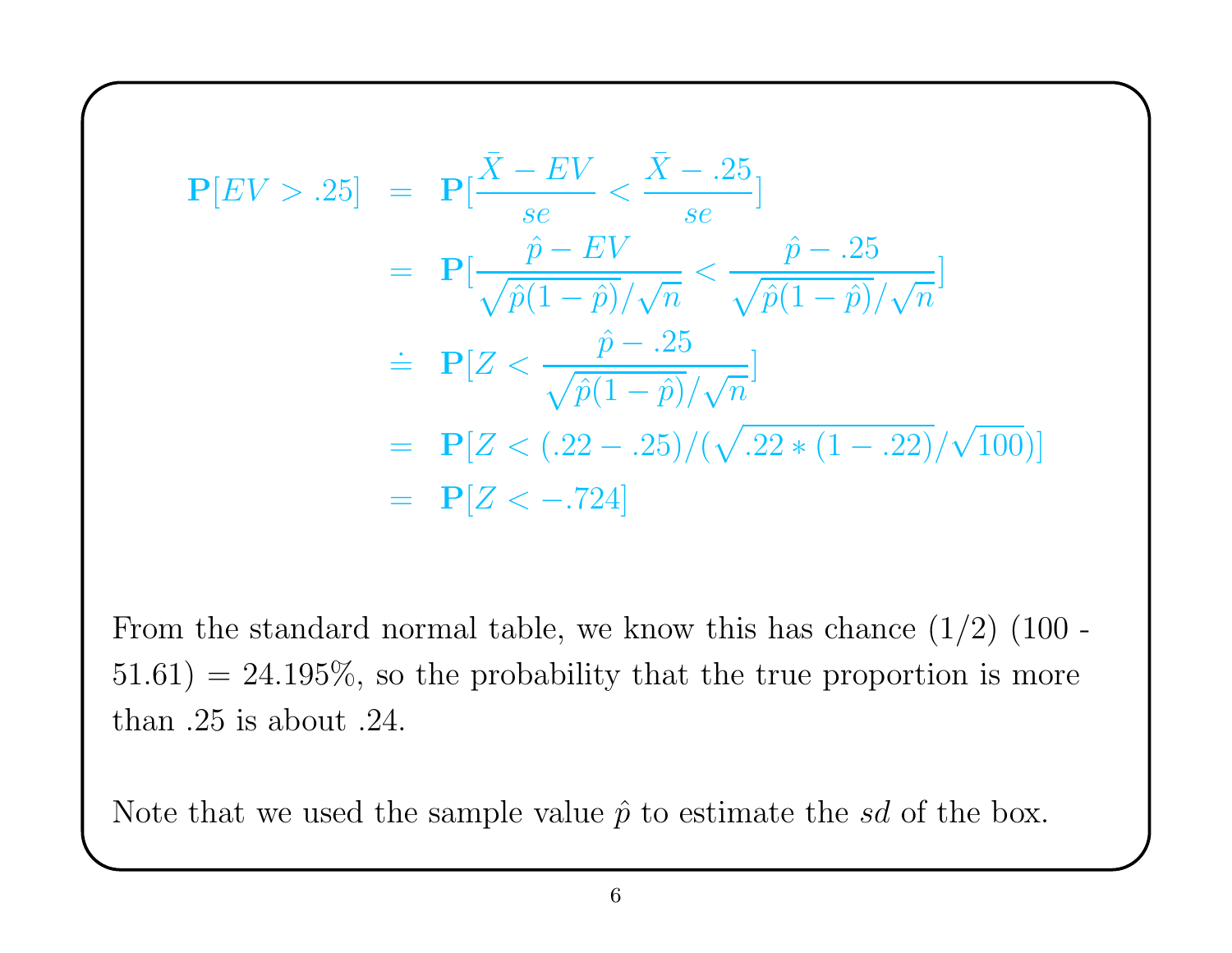Our CLT assumes that one draws from the box with replacement (or, equivalently, that the population is infinite), i.e., we can think of  $n \to \infty$ with  $B$  fixed. But in most survey situations, we do not draw with replacement. Respondents are only sampled once, i.e., in this case, we must think of  $n \leq B$ .

This can have <sup>a</sup> big effect in small populations. Sampling without replacement shrinks the standard error for the average or the sum (why?), and we should adjust for this by using the finite population correction factor or FPCF.

The finite populuation correction factor is:

$$
FPCF = \sqrt{\frac{B-n}{B-1}}
$$

where  $B$  is (as always) the number of tickets in the box and  $n$  is the number of draws.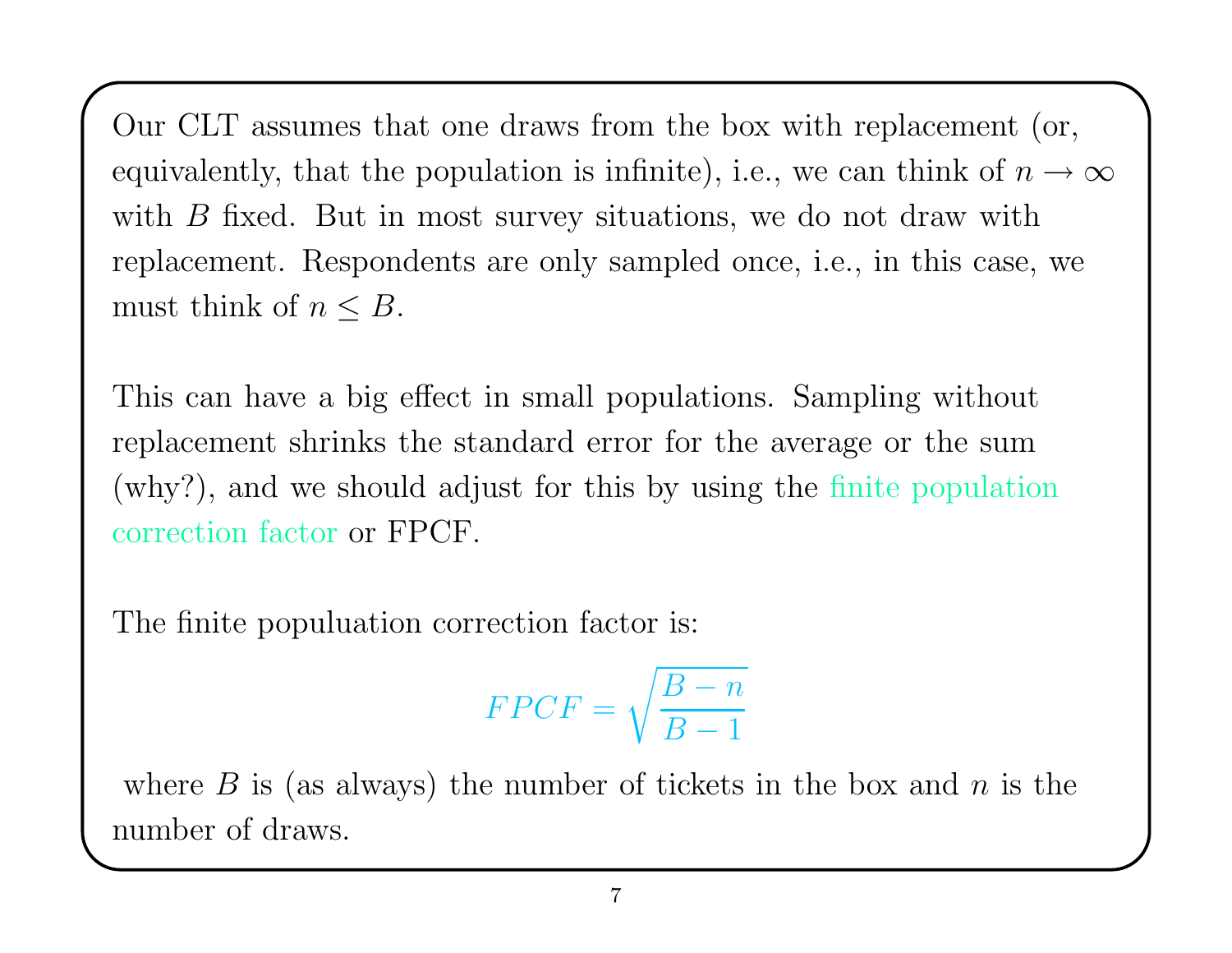This FPCF will reduce the standard error by a lot when  $n$  is a significant fraction of B (what about the extreme case where  $n = B$ ?), and not much otherwise.

For example, in the Karl Rove example, we chose <sup>a</sup> random sample from the U.S. population. In that case,

$$
FPCF = \sqrt{\frac{290,000,000 - 100}{290,000,000 - 1}} = .99999.
$$

But if we had drawn the random sample from <sup>a</sup> town of 200, then

$$
FPCF = \sqrt{\frac{200 - 100}{200 - 1}} = .70888.
$$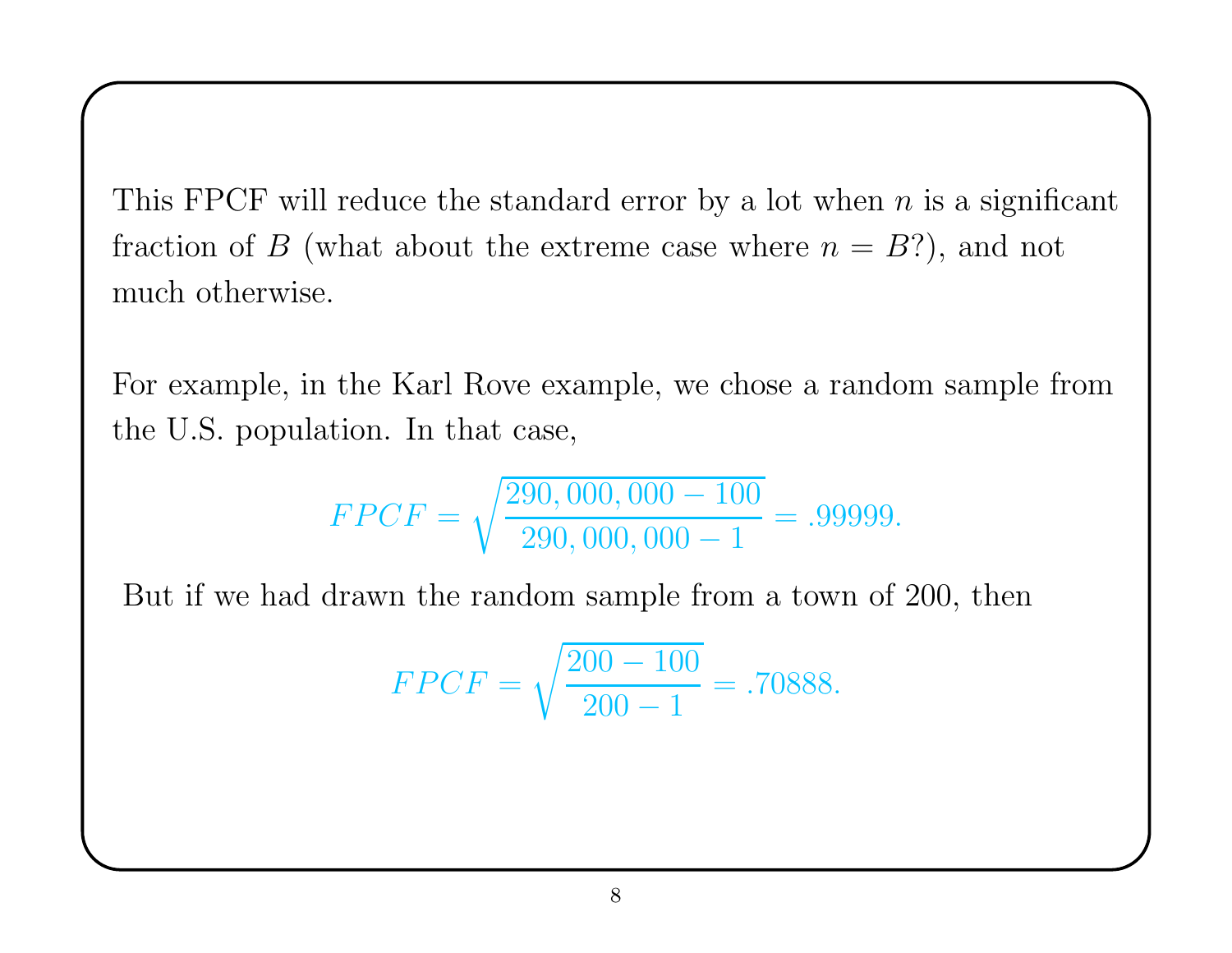Whenever one samples without replacement from <sup>a</sup> small population, one should multiply the usual standard error by the FPCF. Recall that:

$$
se = \left\{ \begin{array}{ll} \sigma/\sqrt{n} & \text{for averages} \\ \sigma * \sqrt{n} & \text{for sums} \end{array} \right.
$$

For the Karl Rove example in <sup>a</sup> town of 200,

$$
\mathbf{P}[EV > .25] = \mathbf{P}[\frac{\hat{p} - EV}{FPCF * \sqrt{\hat{p}(1-\hat{p})}/\sqrt{n}} < \frac{\hat{p} - .25}{FPCF * \sqrt{\hat{p}(1-\hat{p})}/\sqrt{n}}]
$$
\n
$$
\begin{aligned}\n&= \mathbf{P}[Z < \frac{\hat{p} - .25}{FPCF * \sqrt{\hat{p}(1-\hat{p})}/\sqrt{n}}] \\
&= \mathbf{P}[Z < (.22 - .25) / (.70888 * \sqrt{.22 * (1 - .22)} / \sqrt{100})] \\
&= \mathbf{P}[Z < -1.024]\n\end{aligned}
$$

which is .15865, <sup>a</sup> bit smaller than before.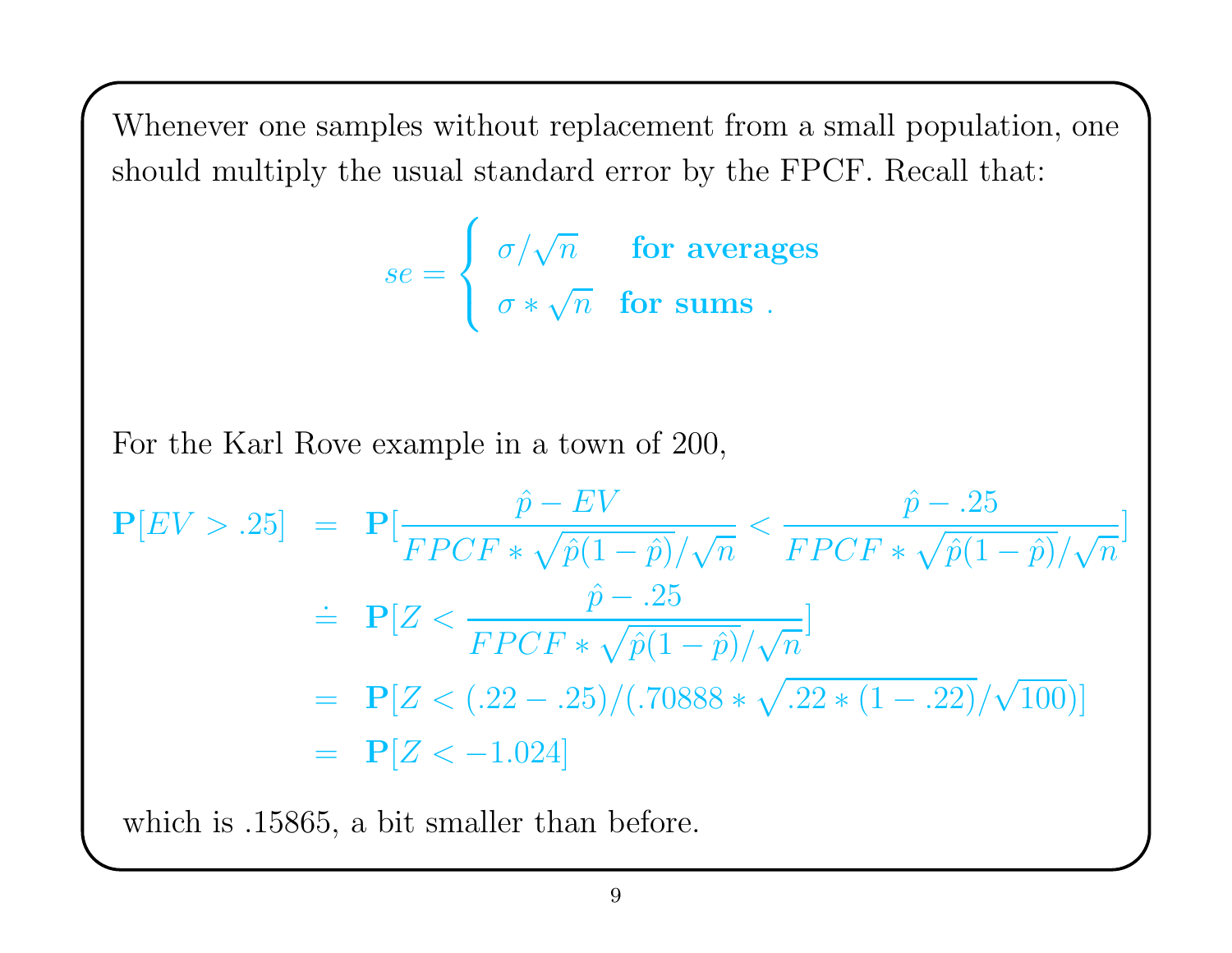## 15.2 Confidence Intervals

A confidence interval is an interval  $[L, U]$  such that  $C\%$  of the time, the population average or proportion will be greater than L but less than U.

The analyst gets to <sup>p</sup>ick the confidence level C.

The numbers L and U are obtained from the sample by using the CLT.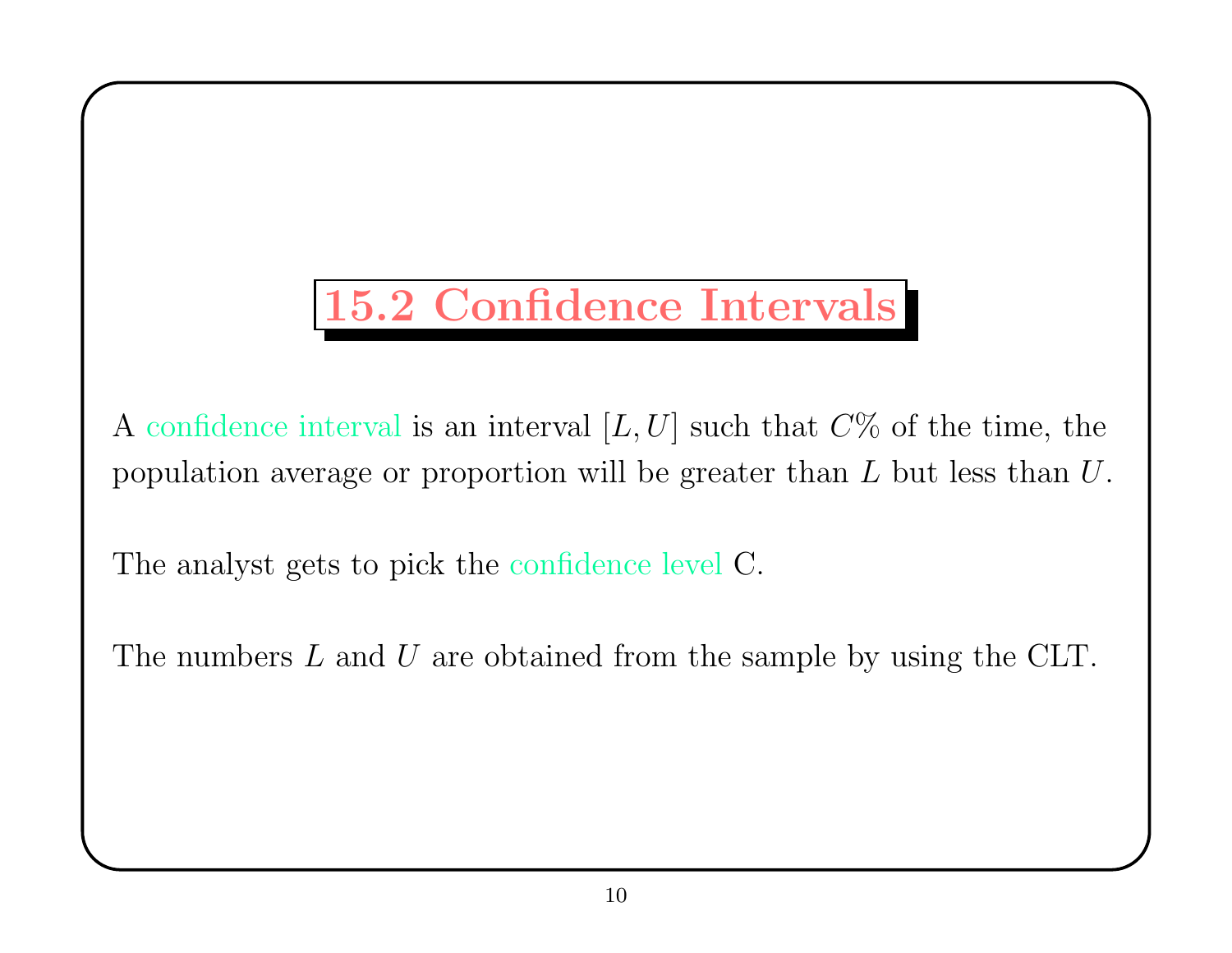The formula for <sup>a</sup> confidence interval on <sup>a</sup> population mean is:

 $L,U=\bar{X}$  $X \pm se * z_C$ 

where se is the standard error associated with  $\bar{X}$ and  $z_C$  is the value from a normal table such that the area between  $z_C$  and  $-z_C$  is C.

Since  $se = \sigma/\sqrt{n}$ , the width  $U - L$  of the confidence interval goes to zero as *n* increases. If we have sampled without replacement from a finite population, then  $se = FPCF * \sigma/\sqrt{n}$  and the width goes to zero even more quickly.

If we do not know the standard deviation of the box (or the population), then we estimate it by the standard deviation of the sample.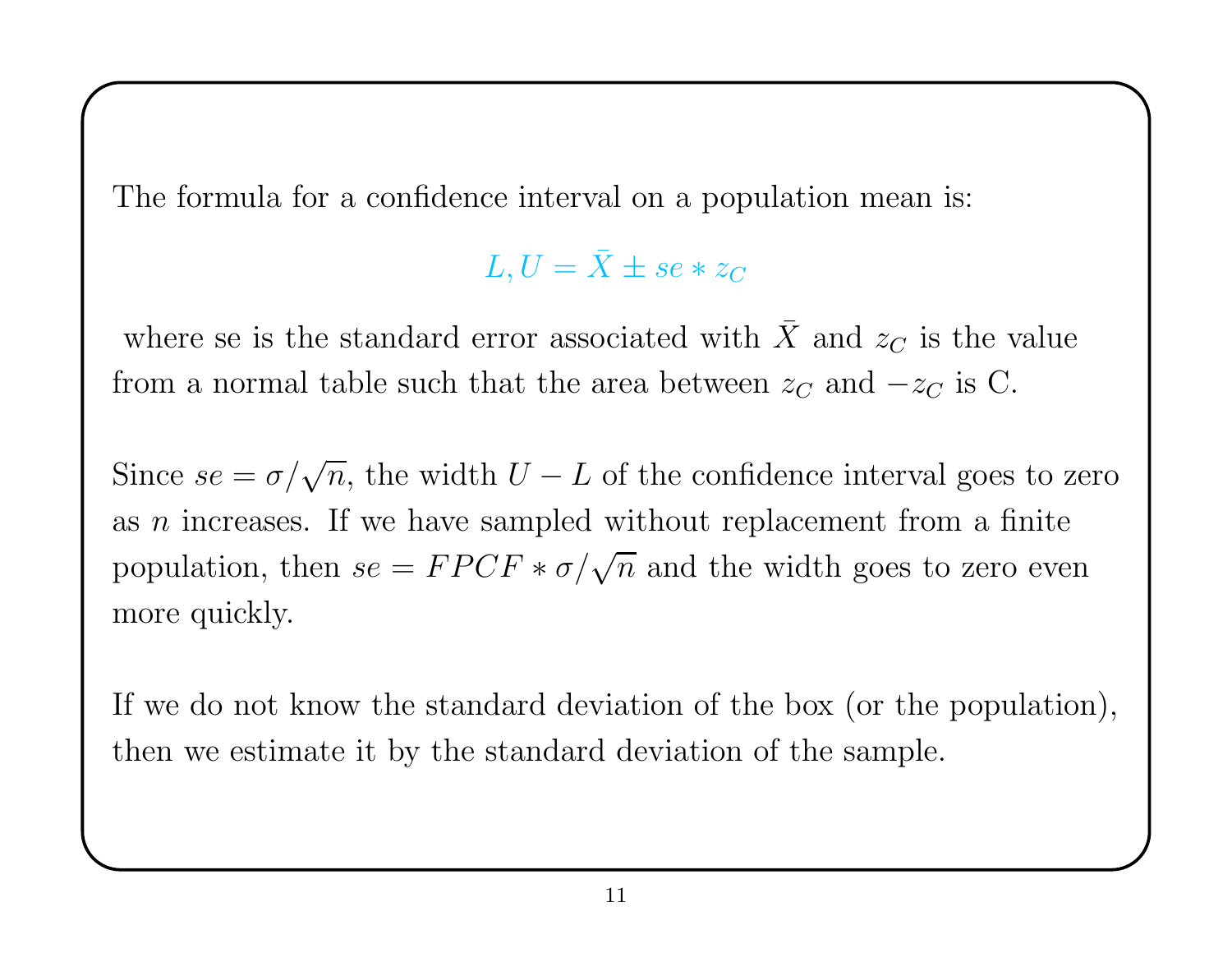Similarly, the formula for <sup>a</sup> confidence interval on <sup>a</sup> proportion is:

$$
L,U=\hat{p}\pm\sqrt{\frac{\hat{p}(1-\hat{p})}{n}}*z_{C}.
$$

This is the same formula as before, since the sample proportion is just <sup>a</sup> sample average. All we have done is re-write the formula in <sup>a</sup> way that is <sup>a</sup> bit more readable.

As before, if we do not know the standard deviation of the box (i.e., the population), then we can estimate the standard deviation by  $\hat{p}(1-\hat{p})$ , which is just the standard deviation of the sample. In general we shall always have to do this for proportions: the true standard deviation is  $p(1-p)$ , but p is what we are trying to estimate in the first place.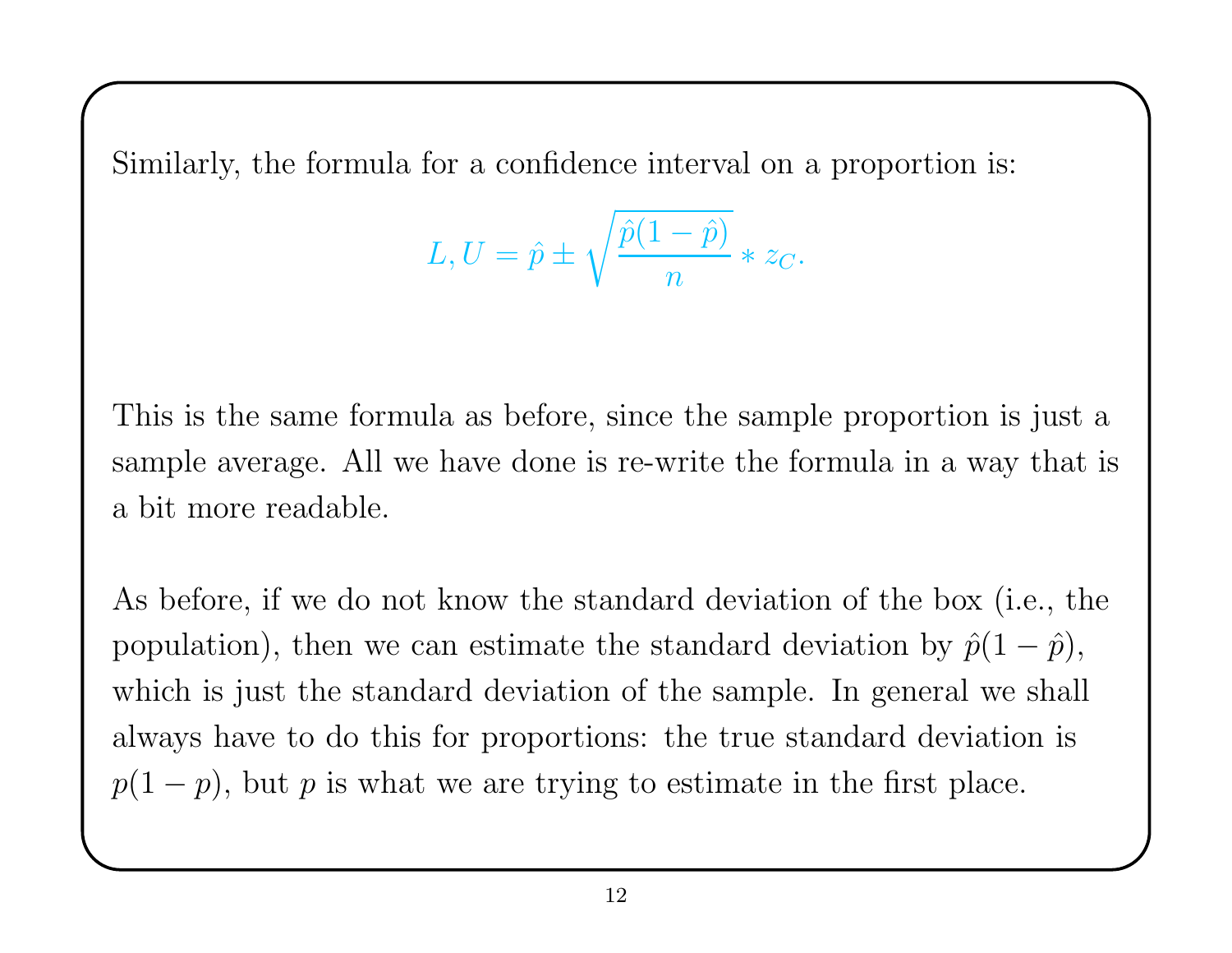## 15.3 Problems

Suppose you want <sup>a</sup> 95% confidence interval on the proportion of U.S. adults who have seen "The Rocky Horror Picture Show."

You sample 100 people at random; 82 are "virgins." (Do you need to worry about the FPCF?)

Your estimate of the proportion of people who have seen the show is  $\hat{p}$  $\hat{p} = 18/100 = .18.$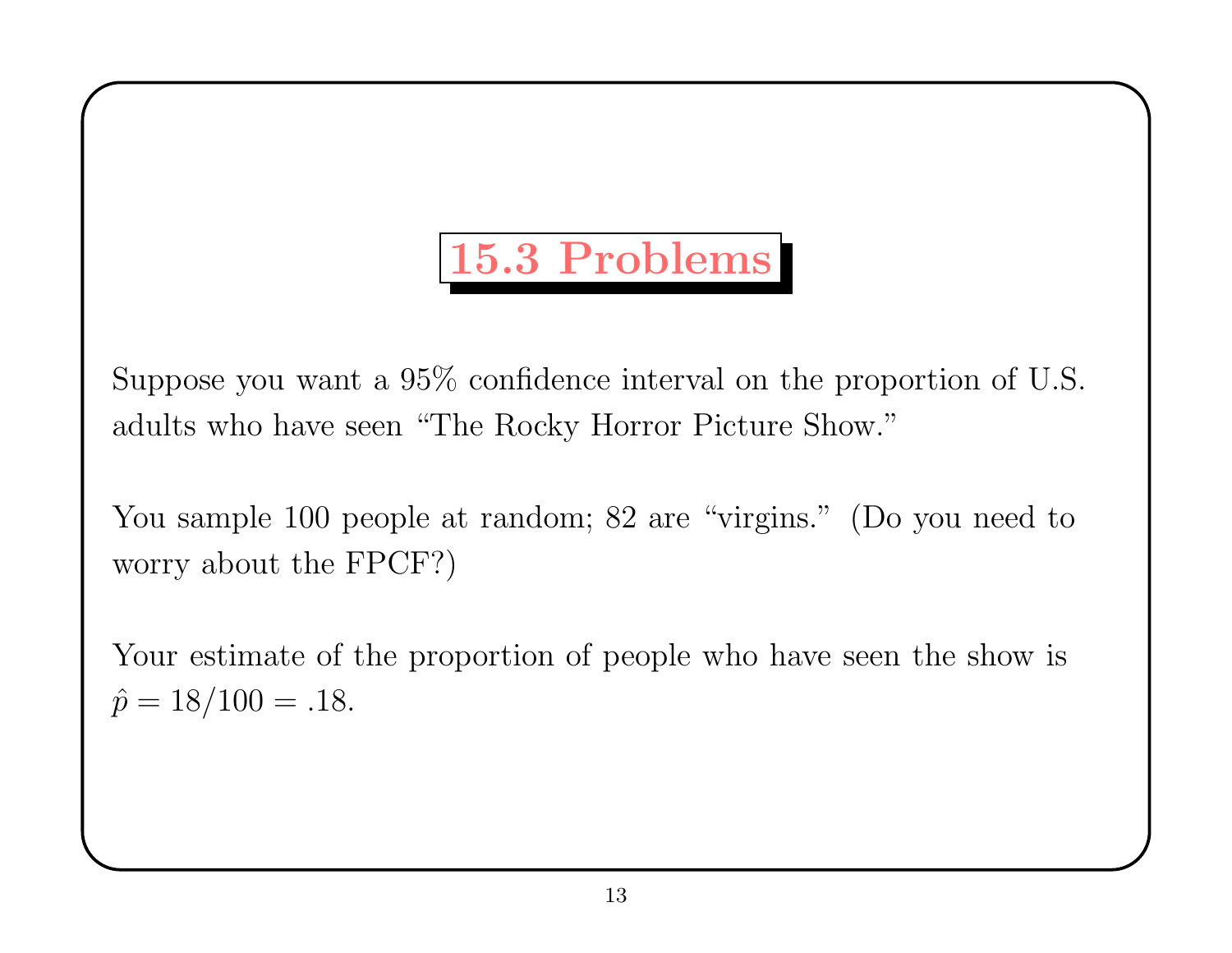A  $C\%$  CI on the true  $p$  is given by

$$
L, U = \hat{p} \pm \sqrt{\frac{\hat{p}(1-\hat{p})}{n}} * z_C.
$$

For  $C = 95$ , the normal table gives  $z<sub>C</sub> = 1.95$ . So

$$
U = \hat{p} + \sqrt{\frac{\hat{p}(1-\hat{p})}{n}} * z_C
$$
  
= .18 +  $\sqrt{\frac{(.18)(.82)}{100}} * (1.95)$   
= .2549.

Similarly, L is found by subtracting  $se * z<sub>C</sub>$  from  $\hat{p}$ , and is .1051.

Thus the 95% confidence interval on the proportion who have seen the show is [.1051, .2549].